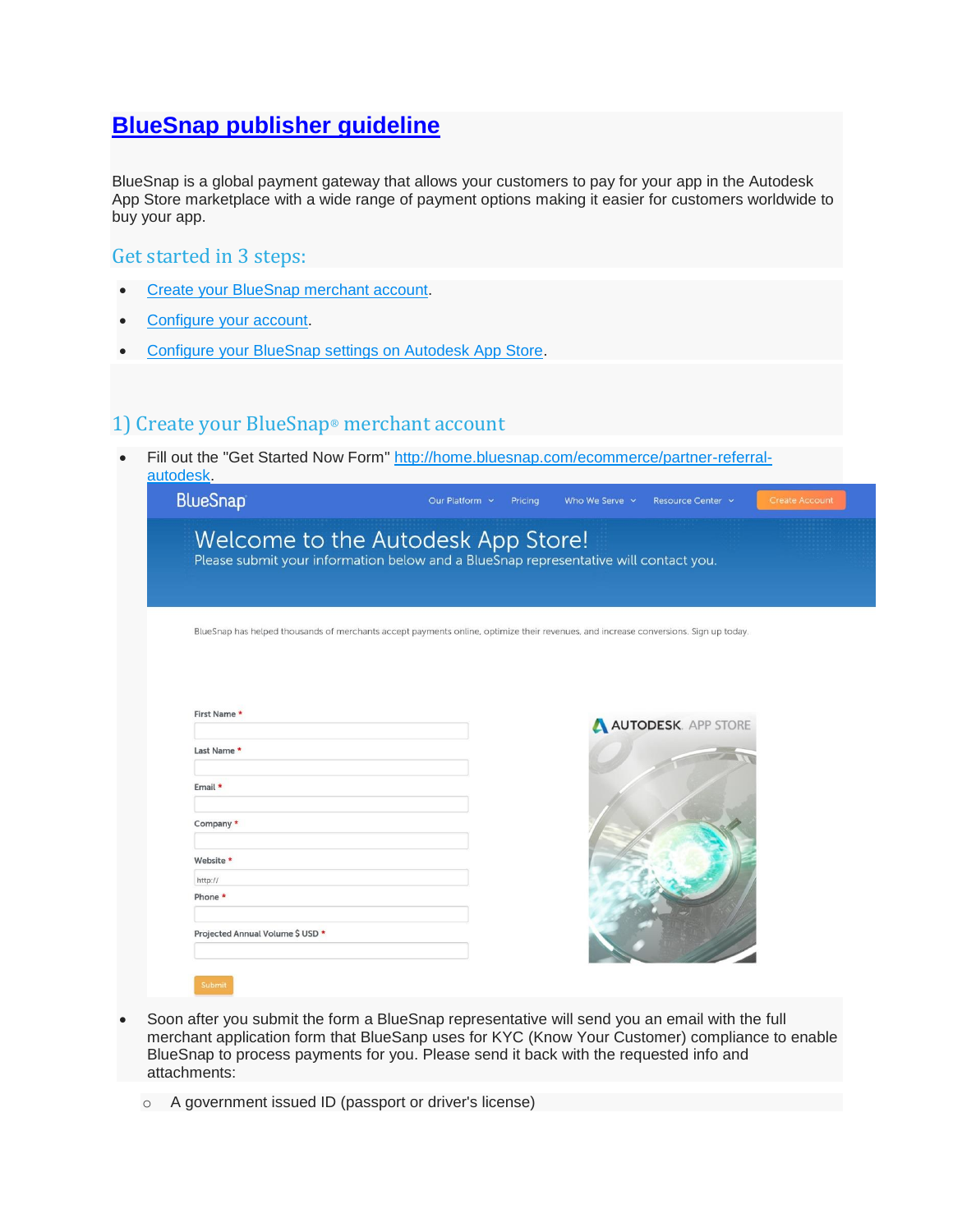- o Your company's Article of Incorporation, or equivalent local document
- o A voided check or a letter from your bank verifying your bank account details
- Along with the full merchant application you will also receive access to the BlueSnap Console in Test mode. Your BlueSnap Console will be upgraded to production mode after your merchant application is fully completed and approved.

**Note:** The BlueSnap Console is where you will set up your products, pricing, and payment information. You can begin the configuration step while it is in test mode.

### 2) Configure your BlueSnap® account settings

These instructions will help you set up your BlueSnap Console to work with the Autodesk App Store. You may configure while in test mode or production mode.

- Login to your BlueSnap Console, [https://cp.bluesnap.com/jsp/developer\\_login.jsp.](https://cp.bluesnap.com/jsp/developer_login.jsp)
- Configure your purchase flow encryption and settings
	- o Click "Payment

|                                | <b>BlueSnap</b>                       |                                |                                       |                     |           |        | https://forums.autodesk.com/t5/exchange-apps/ct-p/16 |             |
|--------------------------------|---------------------------------------|--------------------------------|---------------------------------------|---------------------|-----------|--------|------------------------------------------------------|-------------|
|                                |                                       |                                |                                       |                     |           |        | ₹ Settings                                           | (i) Support |
| $\sqrt{11}$                    | ACCOUNT ACTIVITY                      | Account Snapshot               |                                       |                     |           |        |                                                      |             |
|                                | <b>Account Snapshot</b><br>Reports    | <b>BlueSnap News:</b>          |                                       |                     |           |        |                                                      |             |
| $\equiv$                       | TRANSACTIONS                          |                                | Account Snapshot: Autodesk (#1090764) |                     |           |        |                                                      |             |
|                                | Find a Transaction                    | Earnings                       |                                       | Net Sales (#Orders) |           | Alerts |                                                      |             |
|                                | <b>Issue Refund</b>                   | Last Payment Sent: n/a         |                                       | Today:              | SO.00(0)  |        |                                                      |             |
|                                |                                       | This Month <sup>(0</sup> ):    | n/a                                   | Yesterday:          | \$0.00(0) |        |                                                      |             |
| 這                              | PRODUCT CATALOG                       | Member Since:                  | 08/14/2015                            | Month-To-Date:      | SO.00(0)  |        |                                                      |             |
|                                | Products                              |                                |                                       |                     |           |        |                                                      |             |
|                                | Coupons                               |                                | No Orders Pending Manual Review       |                     |           |        |                                                      |             |
|                                | Licenses                              |                                |                                       |                     |           |        |                                                      |             |
| 買                              | CHECKOUT PAGE                         |                                |                                       |                     |           |        |                                                      |             |
|                                | Page Design<br><b>Payment Methods</b> |                                |                                       |                     |           |        |                                                      |             |
|                                |                                       | <b>Click "Payment Methods"</b> |                                       |                     |           |        |                                                      |             |
| $\mathbb{Q}^{\alpha}_{\alpha}$ | <b>INTEGRATIONS</b>                   |                                |                                       |                     |           |        |                                                      |             |
|                                |                                       |                                |                                       |                     |           |        |                                                      |             |